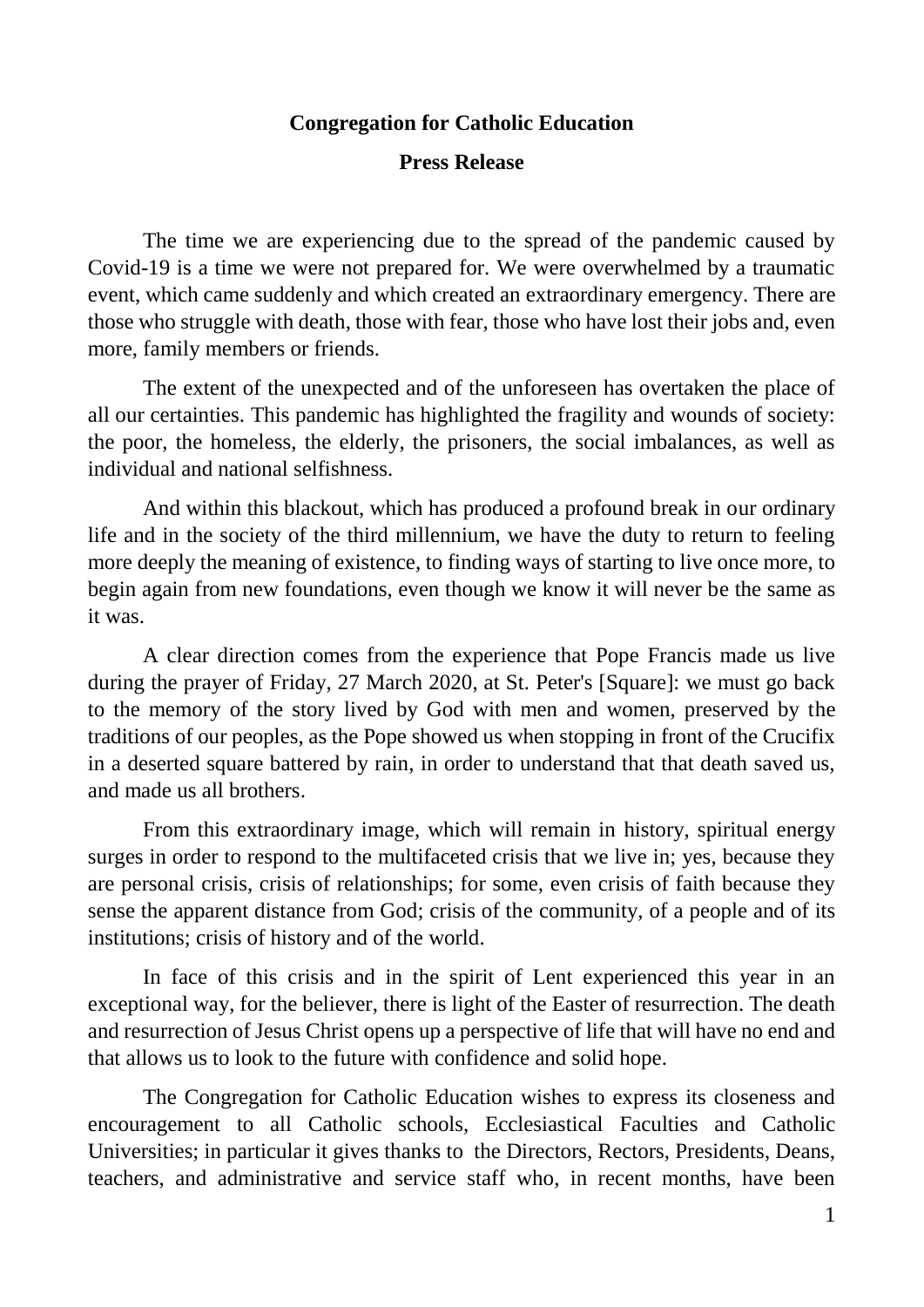carrying the heavy burden of ensuring the operation of their institutional and academic activities, through the telematic methods in order to guarantee the continuity and "regular" conclusion of the current year, as indicated in the *Note* of the Congregation, concerning the equivalent examinations and tests of the Ecclesiastical Academic Institutions (March 12, 2020).

Even UNESCO, taking into consideration the interventions necessary for dealing with serious emergency situations, has referred to one of the objectives of Education 2030 Agenda, where it asked *"to develop education systems that are more resilient and responsive in the face of conflict, social unrest and natural hazards – and to ensure that education is maintained during emergency, conflict and post-conflict situations"*. Unfortunately, the abruptness of the event did not give time for adequate preparation in all institutions, in order to assure continuity of lessons or to introduce the necessary switch to distance learning.

Furthermore, the crisis produced by the pandemic has created a serious emergency not only for schools and academic institutions, but it has directly involved families who, while carrying out their work, were constrained at adapting to the need to follow up their children studying at their homes; and not all of them are equipped with the corresponding information technology tools, nor are they prepared to face the continuous presence of their children at home.

Confronted with this series of problems, in the first place that which concerns health and all the precautions to be taken in order to keep it, we must respond to immediate exigencies before anything else, so as to arrive at the usual conclusion of the current year. But, at the same time, it is necessary to consider the fact that the current situation could continue and that it is necessary to organize ourselves for the future and to be able to discern the opportunities, which this crisis offers us.

While we invite you to keep yourselves updated with what the Ministries in charge for schools and universities are organizing for educational institutions in their own countries, we urge everyone to support and to secure the safety of children and young people, and to face this special moment patiently with smart and active collaboration, through the time that will be necessary.

St. Paul wrote to the Community of Ephesus: *"Watch carefully then how you live [...] making the most of the opportunity, because the days are evil [...] be filled with the Spirit [...] giving thanks always and for everything in the name of our Lord Jesus Christ to God the Father.*" (Ephesians 5:15-20) This crisis can become an opportunity for Catholic educational institutions across the world for strengthening testimony to their identity and mission as a community of faith and charity.